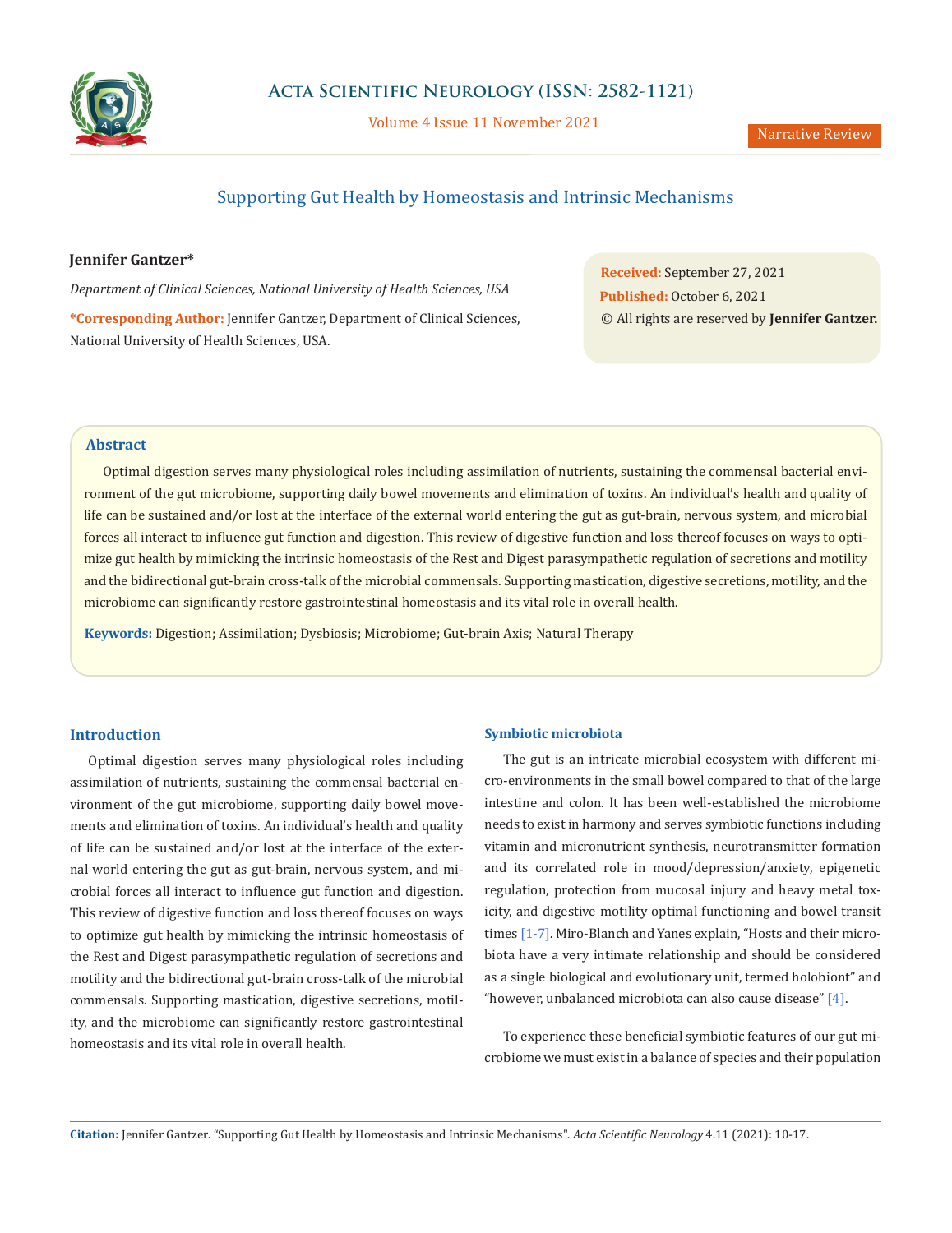distributions; when the balance is lost, the subsequent changes in bacterial species and/or bacterial populations then aberrantly altered bacterial metabolic generated byproducts induce irregular bowel movements, digestive discomfort, systemic and constitutional symptoms, and with chronic imbalances disease onset [4- 10]. Much of this influence is a joint effort of eating habits and food selection [11].

#### **Symbiotic co-habitation - eating habits and food selection**

Establishment of symbiotic co-habitation with our gut microbes requires simple lifestyle habits that are easily over-looked [12-14]. Dietary choices, lifestyle and eating habits, and the ability to both digest and absorb our food are at the top of the list for optimal gut microbiomes [1,14].

#### **Eating habits**

The simple act of sitting, enjoying, and chewing our food is the most basic of principles and so easily forgotten. After chewing we must achieve assimilation of food nutrients as the combination of digestion and absorption.

First, support the parasympathetic "Rest and Digest" autonomic nervous system mechanism that influences digestive juices and digestive motility by designating time for only eating. This means sit and eat; take the time to enjoy the food. This supports the digestive process of enzymatic secretions at all levels starting with saliva, the gastric enzyme and gastric acid secretions, down through pancreatic exocrine enzyme and bicarbonate secretions, gallbladder bile fat emulsifying secretions, and continues to include all the gut neurotransmitter signals to the smooth muscles for gut motility and/ or opening/closing of sphincters [15,16].

In addition, the pre-meal cephalic phase is the initial "rampup" of stimulatory neurotransmitter synapses on the glands and smooth muscle preparing them for an incoming meal, as well as routing increased blood to the visceral organs of the abdomen for digestion, secretions, absorption, motility, and optimal bowel habits. This is achieved by utilizing food prep and the senses such as touching, smelling, feeling, and seeing the food as well as the cognitive appreciation of the meal and its flavors and textures. These simple food prep steps immensely prepare the body for successful digestion and should be paired with the enjoyment of sitting, eating, and chewing food [1,15-17].

Next is chewing; a lot of chewing. Chewing not only mixes the food bolus with entry level digestive enzymes but also starts the degradative process of food matrix separation for further down gastric and intestinal release of essential vitamins/minerals, essential amino acids and fatty acids that must be broken apart from their dietary structures. Efficient chewing increases the surface area to enhance food particle mixing with gastric hydrochloric acid juices and proteolytic enzymes for protein degradation. An undigested, mal-chewed food "piece" floating in the stomach is like Mount Everest to a molecule of digestive enzyme [15,18].

In addition to the necessary act of chewing, is the vital importance of low stomach acid and the need for hydrochloric acid. Mealtime low stomach acid is multi-purpose acting as a potent antimicrobial for pathogenic microbes entering the body contaminated in food, for stimulating gastric digestive enzymes/secretions, and directly assisting in the food particle degradative process. The acidity of chyme exiting the stomach entering the gastro-intestinal junction at the duodenum then also directly stimulates further digestive secretions from gallbladder and pancreas. Furthermore, bile secretions, like gastric acid, also plays a dual role in digestion and protection. Bile is a potent antimicrobial further guarding against pathogens entering the intestinal tract from contaminated food and/or drink as a second line of defense if not killed by acidic gastric juices, while also increasing the surface area for fat digestion lipid emulsification [19-22].

Without the synergistic actions of parasympathetic "Rest and Digest" coordinated by chewing and followed by digestive secretions then food particles entering the intestinal lumen remain incompletely digested unable to be optimally absorbed by the intestinal brush border cells and become excess nutrient for gut microbes promoting overgrowth and shifts in gut bacterial populations.

#### **Food selection**

Neurotransmitter signaling for digestive secretions and motility along with properly functioning digestive processes play a vital role in health through nutrient assimilation and for sustaining balanced species/populations through the intestines and colon. However, that alone is not sufficient for complete sustainability of symbiosis.

Just as eating diversity of food selections to ensure ingestion of all the "essential" food categories our body cannot synthesize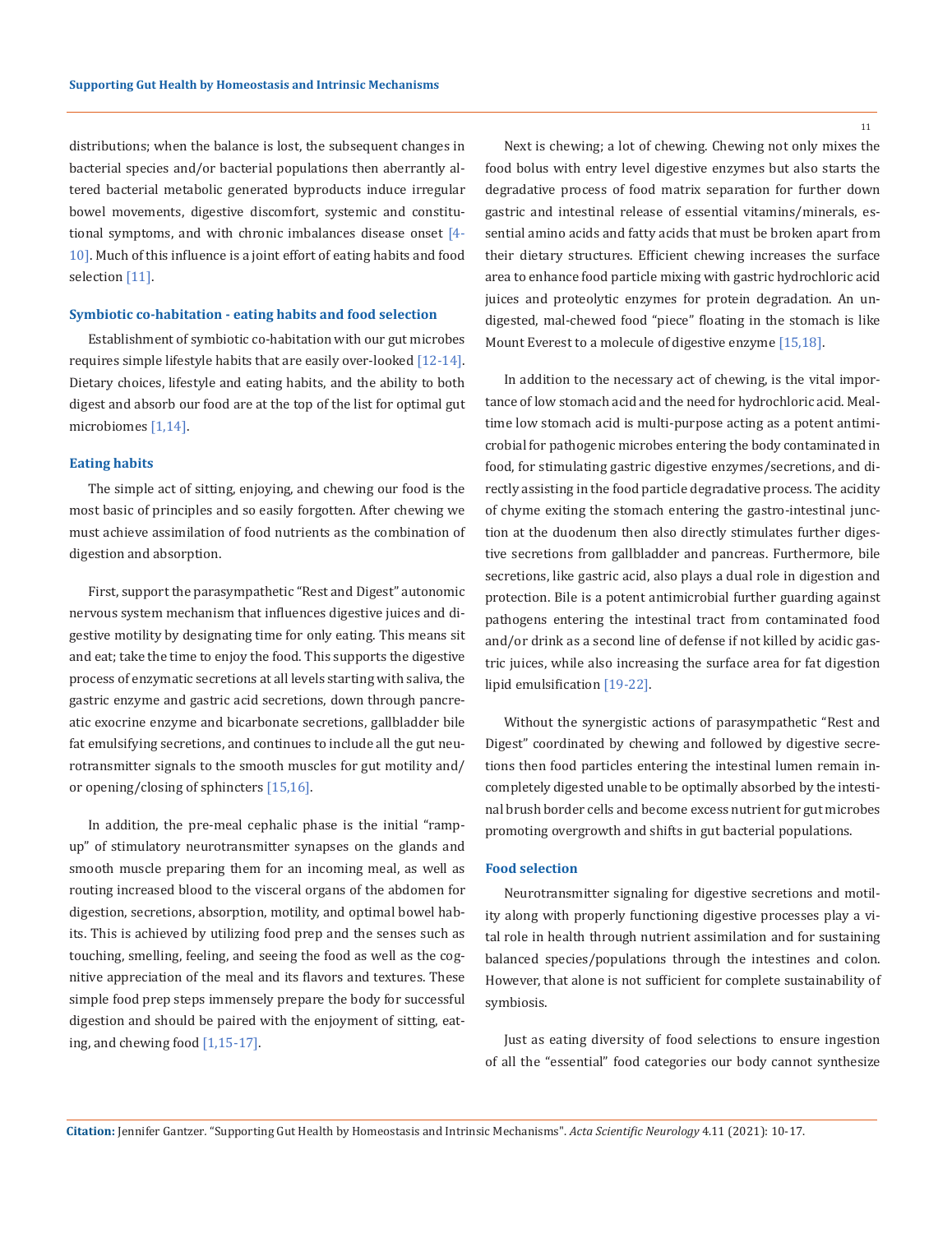on its own such as the essential - vitamins, minerals, amino acids, fatty acids [23,24] and dietary antioxidant food choices for protection against oxidative stress, our food selections also significantly impact and influence the species and population counts of the gut microbiome lending towards symbiosis or taking us down a path of digestive despair [25].

Microbiome diversity is the key to symbiosis because of its role in creating the optimal microenvironment of species with different metabolic requirements generating different metabolic byproducts; anaerobes, facultative anaerobes, hydrogen-producers, hydrogen-consumers, methane-producers, methane-consumers [26]. The average healthy human possesses 1014 different bacteria in their gut with upwards of 70% of the gut microbiome consisting of Eubacterium, Bifidobacterium, Lactobaccili, Bacteroides/ Prevotella, and Firmicutes including Clostridium/Eubacterium as the primary players with more than 90% being Bacteroides and Firmicutes and over 50% being 75 bacterial species within these phyla shared by healthy individuals [26-28].

 Nightly cortisol levels negatively influence microbiome life cycle with down regulation in population count and die off as well as lack of incoming nutrients required for their own metabolism further lowering quantities of microbial populations. Therefore, upon rising and before the first meal, the gut microbiome exists at low counts with the nascent populations remaining from the day before, until after the first meal when their numbers significantly rise upon nutrient entry into the ileocecal region promoting bacterial growth and fermentation of insoluble food products powering their revival [28].

The hierarchy of species and the need for their diversity is demonstrated in the daily routine as the nascent populations await nutrient substrate to begin reproduction and life cycle. The daily requirement for dietary fibers begins here. Dietary fibers are nonabsorbable starches and grains which remain in the gut lumen to feed the microbiome. In turn they metabolize these as indigestible carbs generating the necessary gaseous byproducts which then feed and saturate the distal intestine and colonic cells. In healthy individuals, host-microbiome harmony occurs when the species/ populations of gut microbes co-exist in robust and balanced quantifiable colony-forming units (CFUs); as a collective they generate nutrients such as amino acids and vitamins, they offer non-threat12

ening immune surveillance, and metabolic breakdown products such as short chain fatty acids (SCFA) and anaerobic byproduct intestinal gases that feed the enterocytes and colonocytes. The latter generation of the SCFAs acetate, propionate, and butyrate, as well as the intestinal gases hydrogen, methane, and hydrogen sulfide perfuse the focal tissues acting as an energy source for the underlying epithelial and lamina propria cells as well as function to support and enhance the protective gut barrier by decreasing susceptibility to mucosal injury [27,30].

The generation of colonic anaerobic Hydrogen Sulfide (H2S) maintains the strength and integrity of the mucus layer and intestinal barrier [31], increases resistance to antibiotics, protects from free radical damage from inflammatory reactive oxygen species [32], and attenuates the detrimental gastric effects of NSAIDinducing enteropathy drugs [30] All of these actions rely on daily ingested dietary fiber entering the upper small bowel as nutrient substrate and energy sources for "high abundance" bacterial species to hydrolyze insoluble sugars which act as nutrient substrates and energy sources for the distal small bowel and colonic commensal bacterial anaerobe populations [1,12,14].

Additionally, through the bidirectional communications of the gut-brain access, the presence of the commensal species in addition to the local responses of the neuroendocrine cells to the commensal bacterial metabolic by-products generates a crosstalk of the central nervous system and the gut, the Gut-Brain Axis, and is an interplay of the brain's effect on gut barrier, permeability, secretions, motility, and activity of the GALT and gut immune system sustaining balance and optimal gut/digestive function. All of the above benefits become harmful and symptomatic when they are produced excessively as seen in dysbiosis.

#### **Dysbiosis and SIBO**

Dysbiosis is a species/population shift outside the quantifiable ranges established from metabolomic studies and typically present with changes in bowel movements as well as a host of non-digestive systemic extra-intestinal symptoms ranging from headaches [33], skin abnormalities [34], mood changes [35], brain fog [36], insomnia [37], fatigue [38], and many more subtle constitutional symptoms [20]. Dysbiosis is a disturbing loss of symbiosis with our gut microbes. Their imbalances favor a pathophysiological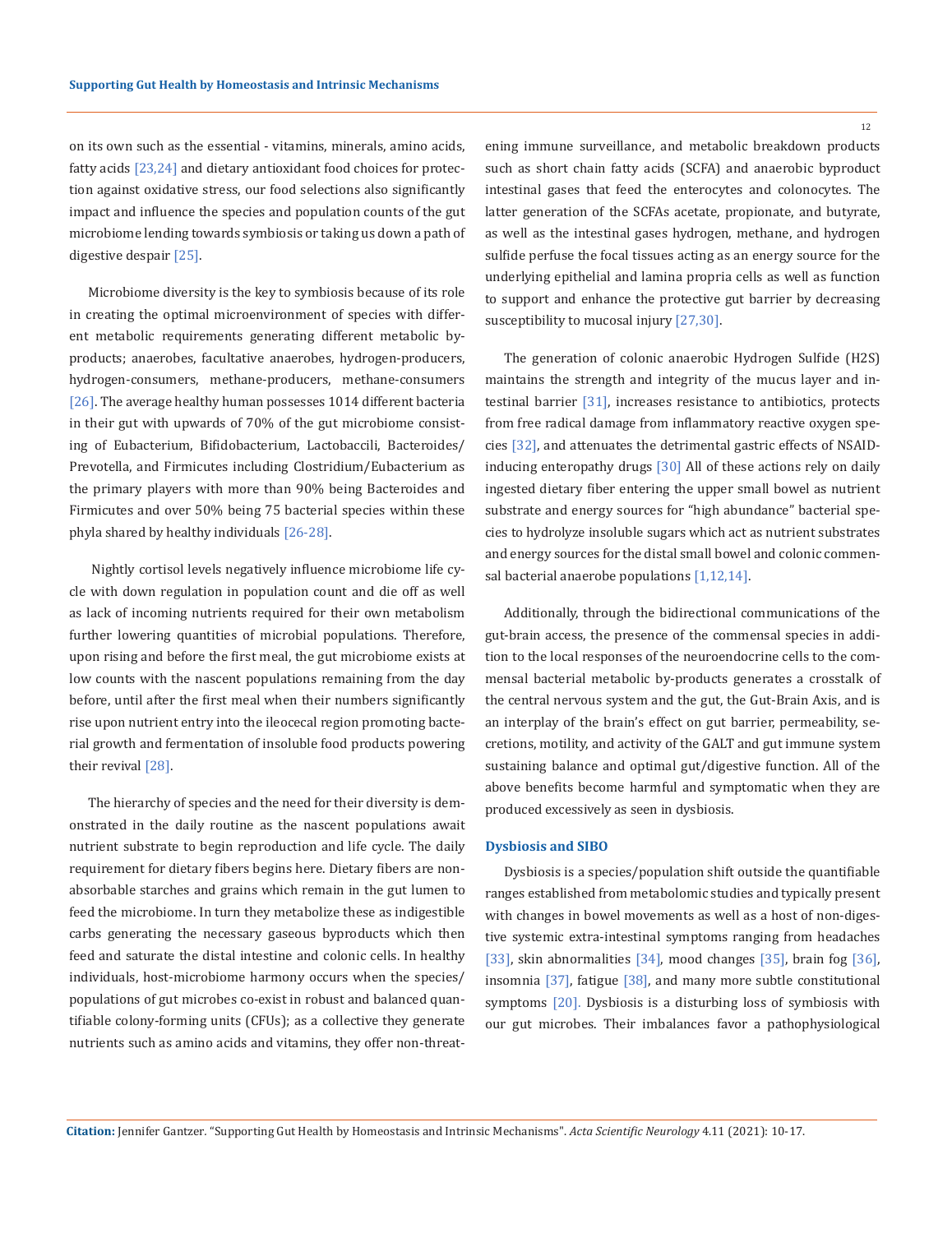platform of inflammation and aberrant gas production instead of healthy protective roles [20,28]. Similarly, increased Firmicutes/ Bacteroides ratio have been observed in obesity, hypertension, IBS, and autism [28].

Gut dysbiosis in its simplest form is imbalanced species and populations of the gut microbiome. Dysbiosis can occur solely in the species/populations of the colon and distal small bowel where majority of the microbiome exists, but it can also occur when the colonic microbiome begin to populate more proximally upwards into the small bowel.

Small intestinal bacterial overgrowth (SIBO) is defined as an increase in the concentration of bacteria of more than 100,000 colony-forming units (CFUs) per mL of proximal jejunal fluid. The occurrence of SIBO is not necessarily opportunistic or pathogenic bacterial infections but simply combinations of aerobic and anaerobic bacteria of the large intestine which have populated proximally in excessive numbers into the small bowel. SIBO can also commonly occur with SIFO, small bowel fungal overgrowth. The primary bacterial overgrown colonies in SIBO are Streptococcus, Enterococcus, Klebsiella, and E. coli whereas the fungal overgrowth in SIFO is Candida [11,20,39].

Dysbiosis and the progression towards SIBO is very common in the population of chronic hypochlorhydria patients on long-term PPIs attributed to raising the gastric juice pH with its inhibitory effects on digestion and antimicrobial activity; chronic use of PPIs is associated with increased enteric infections in addition to its causal onset of dysbiosis. A 2017 health symposium determined chronic use of PPIs with their negative impact gastric stomach acid pH to be more detrimental to the microbiome than the use of antibiotics. "Analysis of the gut microbiome revealed that the use of proton pump inhibitors (PPIs) was associated with a significant decrease in gut microbiota diversity and with significant changes of around 20% of bacterial taxa. This adverse effect of PPIs on bacterial diversity was greater than for any other drug class, including antibiotics" [40,41]. In addition to chronic use of antacids after eating meals and/or chronic use of PPIs each inducing a history of hypochlorhydria, it is important to also rule out an *H. Pylori* infection which induces gastric hypochlorhydria [42,43].

Recall dietary choices and eating habits also significantly influence onset or avoidance of dysbiosis, SIBO, SIFO occurrence rates. Digestive disturbances and dysbiosis onset will occur when any of the following occur: poor dietary choices especially food diversity and lack of daily dietary fiber, poor eating habits including inefficient designated sit/eat time, inadequate chewing, and chronic hypochlorhydria. Once these microbiome aberrant shifts occur the predominant issue becomes the onset of Irritable Bowel Syndrome (IBS).

Dysbiosis, SIBO, and hypochlorhydria are IBS instigators. SIBO is very common in IBS and resolving SIBO removes symptoms of IBS. Lin explains nearly all symptoms of IBS are wholly consistent with SIBO including: [44,45]

- Postprandial bloating (nearly universal symptom)
- Physical evidence of small bowel gas irrespective of predominant symptoms
- High prevalence of abnormal lactulose breath test results
- Dramatic reduction in symptoms when antimicrobial therapy is given (Rx and natural)
- Altered gut motility
- Visceral hypersensitivity
- Abnormal brain-gut interactions
- Evidence of autonomic dysfunction
- Nearly uniform immune activation regardless of prior acute gastroenteritis
- Extraintestinal symptoms often flu-like in quality.

#### **Gut barrier intestinal permeability**

Dysbiosis and SIBO are aberrant shifts in the gut microenvironment based upon changes in the bacterial species and their concordant populations with overgrowth of some species and lack thereof other species tending a loss of diversity, the hallmark of gut-bug symbiosis and gut function. These aberrant microbial shifts present with a host of symptoms and disease presentation. Loss of the protective intestinal gut barrier presents with an increased pathogenicity from the microbiome aberrant contact with enterocytes and its GALT thereby allowing immune cell activation to food particles, potentially contaminated strains of non-commensal bacteria, and/or commensal bacteria in the setting of dysbiosis/SIBO each setting up a potential towards development of food sensitivities and/or an over activated immune system. There is an additional risk of translocation of the bacterial species and their endotoxemic

13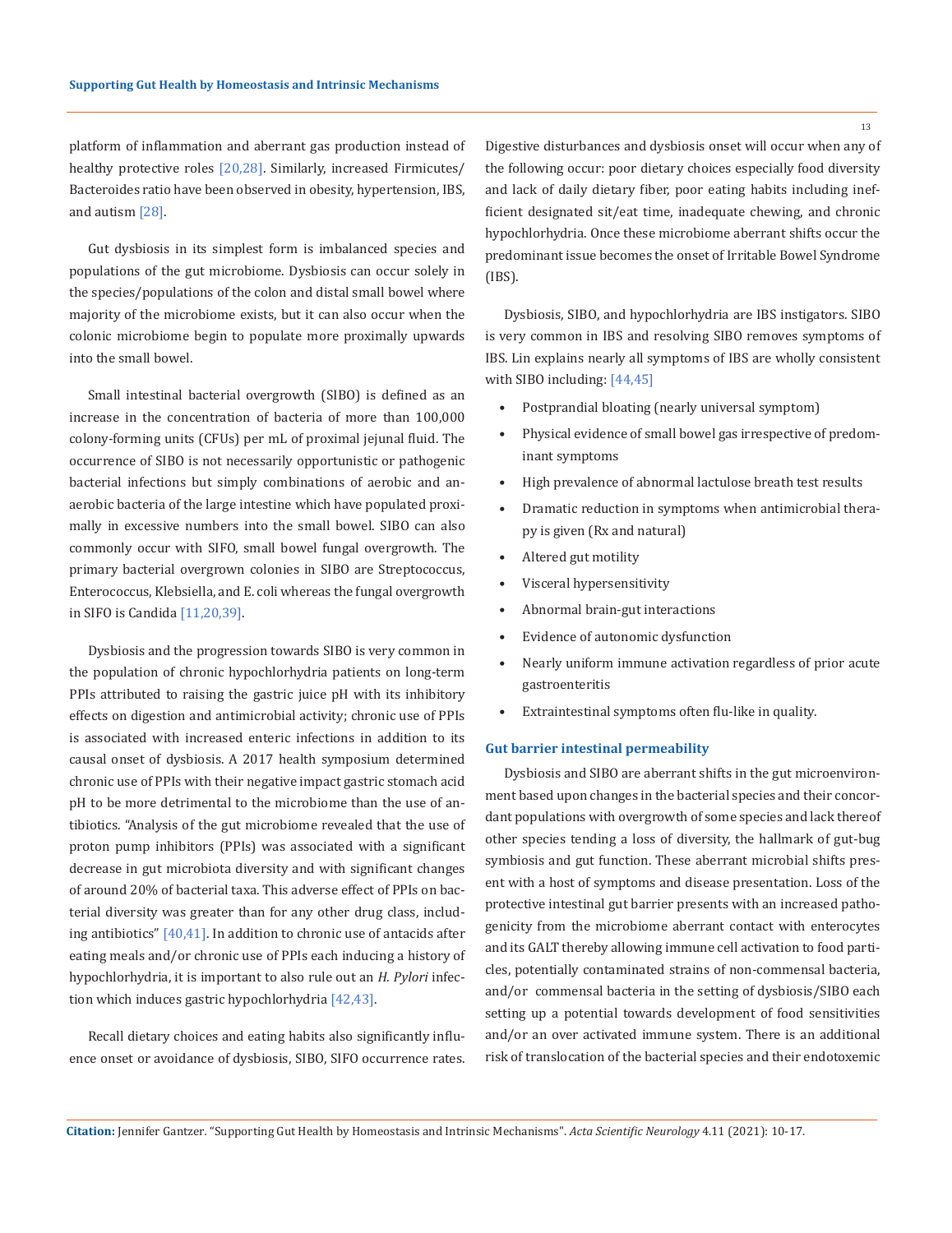14

pro-inflammatory lipopolysaccharide outer layer (LPS) into circulation which is also associated with a wide array of insidious onset of symptoms and disease.

The integrity of the intestinal barrier is just as vital in health and disease prevention and/or reversal and is determined by a properly functioning gut barrier interface. The intestinal barrier consists of a sterile mucus layer abutting the lamina propria of the tissue with the necessary biofilm of commensal microbiome populations sandwiched in the middle and the intestinal lumen on the exterior side facing the passing fecal matter  $[30,40]$ . It is sophisticated and under tight control as a thin barrier intentionally designed for close proximity to luminal nutrients however the close proximity also increases vulnerability to exposure to pathogenic microbes and toxins. The properly functioning tight junctions of the intestinal barrier allow water and few electrolytes through like a series of ziplock closures. This ziplock structural feature exists as tiny holes near the luminal surface created by proteins which act as Velcro on one side (zonula occludens and claudins) which connect to the opposite side (myosin light chain kinase) forming a physiological pore which opens upon kinase activity thereby opening the tight junction  $[1,46]$ . The microbial biofilm layer under normal conditions remains separate from the abutting mucus layer which undergoes morphological geographical change as it thickens further towards the large intestine away from the single layer in the small intestine [1]. Breach of the gut barrier and loss of the sterile mucus layer sets the stage for leaky gut and translocation of whole bacterial species into the systemic circulation. The onset of leaky gut is loss of the gut barrier integrity which poses the body with the burden of commensal bacteria and their immune stimulating LPS cross-over from the gut lumen into the circulation inducing low-grade endotoxemia and/or direct liver damage  $[21,47]$ . Many causal agents of leaky gut syndrome correlate back to diet and lifestyle habits and removal of these habits with incorporation of better and purposeful choices improves and corrects the loss of gut barrier. Chronic ingestion of gluten through the zonulin/gliadin mechanism [48,49]. and chronic unmanaged stress are two of the top-rated inducers of leaky gut [50] followed by microbial dysbiosis [51] which correlates back to diet, lifestyle, and eating habits.

## **Returning to symbiosis and sustaining gut function homeostasis**

The onset and diagnosis of dysbiosis, SIBO/SIFO, and leaky gut are reversible and even preventable. They coexist as underlying drivers of digestive and constitutional diseases and they are extinct in the symbiotic homeostatic healthy individual and population who do not exist with daily digestive distress and onslaught of chronic diseases.

When dysbiosis, SIBO/SIFO, and/or leaky are suspected, then testing is the best place to start to confirm the extent of gut overgrowth and leaky gut to determine aggressiveness and length of therapeutic agents. Nutritional interventions of diet/supplement/ herbal combinations are well known to improve gut barrier, gut motility, and gut microbiome as well as natural antimicrobial/antifungal agents alone or in combination with antibiotics to address gut overgrowth and dysbiosis [21]. These must be paired with education for incorporation of lifestyle/diet/eating habits to promote a shift back to normal physiological processes with restoration of secretions, digestion, absorption, defecation, gut motility, gut lining integrity, and commensal microbiome diversity and abundance. The simplest way to restore the gut is to support intrinsic digestive processes of the parasympathetic rest and digest: appreciate and prepare your foods, sit and eat, chew, don't eat if your arguing or step away for a minute to breathe and calm down before eating. Using the process of the 4-Rs, Remove/Replace/Reinoculate/Repair [1,15,20,48,52-57].

- Remove offending foods which cause symptomatic reactions, perform IgG food sensitivity test, consider intelligent eating strategies of removing sugars/carbs, gluten, and processed foods while replacing with plant-based fruit, vegetables, fibers, grains, nuts, seeds containing high amounts of antioxidants and essential nutrients
- Replace antacids with digestive enzymes
- Reinoculate with prebiotic fibers which feed the microbiome, while eating probiotic rich "living foods" such as kimchi, kombucha, yogurt, kefir, sauerkraut and supplementing with a probiotic of multiple commensal strains, look for ones with Saccharomyces Boullardi, and Bacillus Spore as well
- Repair the gut lining with removal of gluten foods (wheat, barley, rye, and baked goods from all purpose flour a source of wheat), supplement with agents that restore the mucus layer such as, N-acetyl-glucosamine, DGL, colostrum.

Optimal health stems from gut-brain balance with physiological digestive function of secretions and motility, bowel movements, and symbiosis of the gut microbiome which is attained utilizing the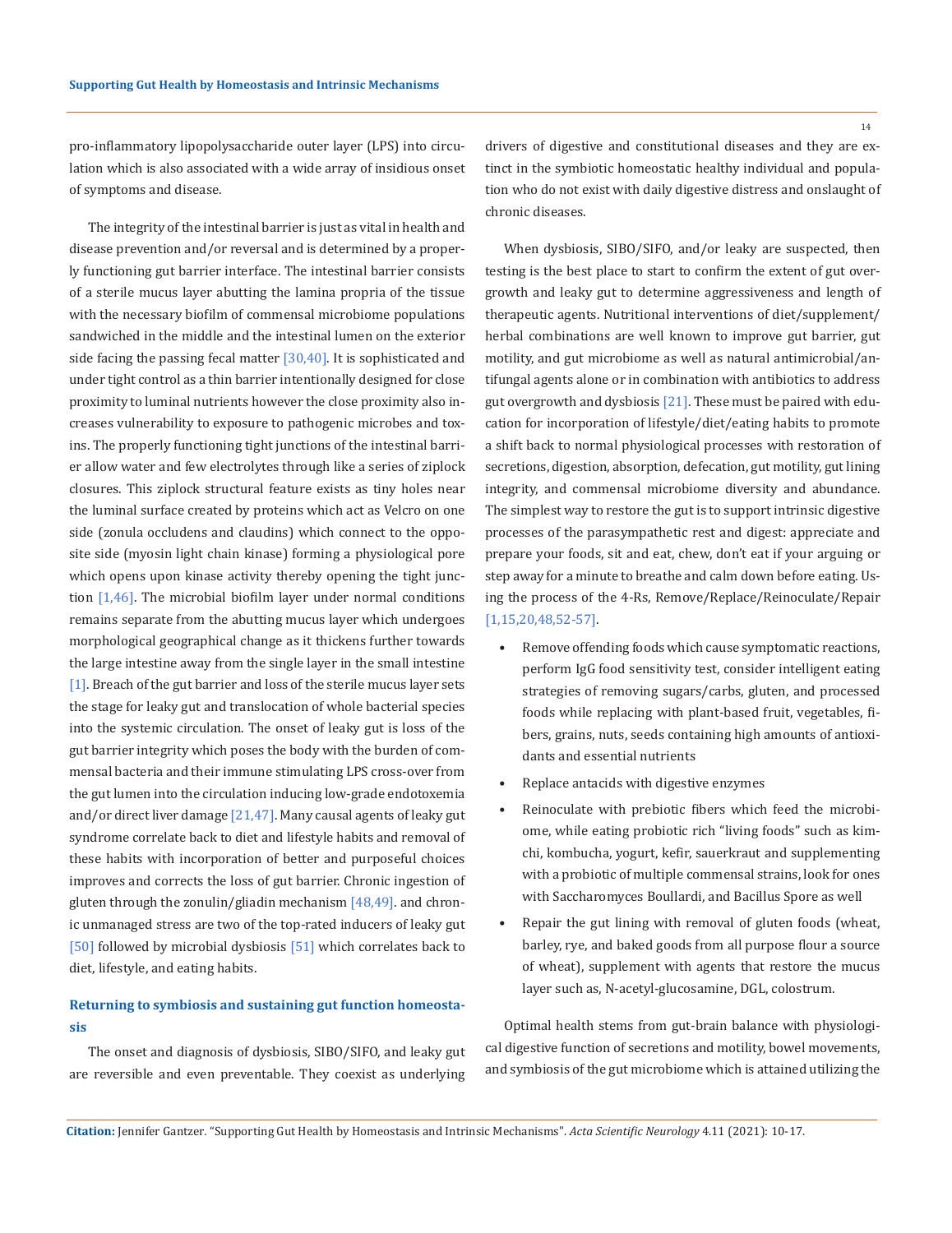body's intrinsic mechanisms of function and physiology. If treatment is required to rebalance, support the underlying physiological function and balance can be restored.

### **Bibliography**

- 1. Guilliams T. "Functional Strategies for the Management of Gastrointestinal Disorders". Point Institute Wisconsin (2016).
- 2. Foster JA., *et al*[. "Gut-brain axis: how the microbiome influ](https://pubmed.ncbi.nlm.nih.gov/23384445/)[ences anxiety and depression".](https://pubmed.ncbi.nlm.nih.gov/23384445/) *Trends in Neuroscience* 36.5 [\(2013\): 305-312.](https://pubmed.ncbi.nlm.nih.gov/23384445/)
- 3. Breton J., *et al*[. "Ecotoxicology inside the gut: impact of heavy](https://bmcpharmacoltoxicol.biomedcentral.com/articles/10.1186/2050-6511-14-62)  [metals on the mouse microbiome".](https://bmcpharmacoltoxicol.biomedcentral.com/articles/10.1186/2050-6511-14-62) *BMC Pharmacology and Toxicology* [14 \(2013\): 62.](https://bmcpharmacoltoxicol.biomedcentral.com/articles/10.1186/2050-6511-14-62)
- 4. [Miro-Blanch J and Yanes O. "Epigenetic Regulation at the In](https://www.frontiersin.org/articles/10.3389/fgene.2019.00638/full)[terplay Between Gut Microbiota and Host Metabolism".](https://www.frontiersin.org/articles/10.3389/fgene.2019.00638/full) *Fron[tier in Genetics](https://www.frontiersin.org/articles/10.3389/fgene.2019.00638/full)* (2019).
- 5. [Hullar MA and Fu BC. "Diet, the gut microbiome, and epi](https://journals.lww.com/journalppo/Abstract/2014/05000/Diet,_the_Gut_Microbiome,_and_Epigenetics.2.aspx)genetics". *Cancer Journal* [20.3 \(2014\): 170-175.](https://journals.lww.com/journalppo/Abstract/2014/05000/Diet,_the_Gut_Microbiome,_and_Epigenetics.2.aspx)
- 6. Paul B., *et al*[. "Influences of diet and the gut microbiome on](https://pubmed.ncbi.nlm.nih.gov/26478753/)  [epigenetic modulation in cancer and other diseases".](https://pubmed.ncbi.nlm.nih.gov/26478753/) *Clinical Epigenetics* [7 \(2015\): 112.](https://pubmed.ncbi.nlm.nih.gov/26478753/)
- 7. [Quigley EM. "Microflora modulation of motility".](https://www.jnmjournal.org/journal/view.html?doi=10.5056/jnm.2011.17.2.140) *Journal of [Neurogastroenterology and Motility](https://www.jnmjournal.org/journal/view.html?doi=10.5056/jnm.2011.17.2.140)* 17.2 (2011): 140-147.
- 8. Konturek PC., *et al*[. "Stress and the gut: pathophysiology,](https://pubmed.ncbi.nlm.nih.gov/22314561/)  [clinical consequences, diagnostic approach and treatment op](https://pubmed.ncbi.nlm.nih.gov/22314561/)tions". *[Journal of Physiology and Pharmacology](https://pubmed.ncbi.nlm.nih.gov/22314561/)* 62.6 (2011): [591-599.](https://pubmed.ncbi.nlm.nih.gov/22314561/)
- 9. Bruno G., *et al*[. "Proton pump inhibitors and dysbiosis: Cur](https://www.wjgnet.com/1007-9327/full/v25/i22/2706.htm)[rent knowledge and aspects to be clarified".](https://www.wjgnet.com/1007-9327/full/v25/i22/2706.htm) *World Journal of Gastroenterology* [25.22 \(2019\): 2706-2719.](https://www.wjgnet.com/1007-9327/full/v25/i22/2706.htm)
- 10. Kines K., *et al*[. "Nutritional Interventions for Gastroesopha](https://www.ncbi.nlm.nih.gov/pmc/articles/PMC4991651/)[geal Reflux, Irritable Bowel Syndrome, and Hypochlorhydria:](https://www.ncbi.nlm.nih.gov/pmc/articles/PMC4991651/)  A Case Report". *[Integratated Medicine \(Encinitas](https://www.ncbi.nlm.nih.gov/pmc/articles/PMC4991651/)*) 15.4 (2016): [49-53.](https://www.ncbi.nlm.nih.gov/pmc/articles/PMC4991651/)
- 11. Khayyatzadeh., *et al*[. "Dietary behaviors in relation to preva](https://onlinelibrary.wiley.com/doi/abs/10.1111/jgh.13908)[lence of irritable bowel syndrome in adolescent girls".](https://onlinelibrary.wiley.com/doi/abs/10.1111/jgh.13908) *Journal [of Gastroenterology](https://onlinelibrary.wiley.com/doi/abs/10.1111/jgh.13908) and Hepatology* 33.2 (2018): 404-410.
- 12. Gropper SS and Smith JL. "Advanced Nutrition and Human Metabolism". 6th ed. Wadsworth: Cengage Learning (2013).
- 13. Martinez KB., *et al*[. "Western diets, gut dysbiosis, and meta](https://www.tandfonline.com/doi/full/10.1080/19490976.2016.1270811)[bolic diseases: Are they linked?"](https://www.tandfonline.com/doi/full/10.1080/19490976.2016.1270811) *Gut Microbes* 8.2 (2017): 130- [142.](https://www.tandfonline.com/doi/full/10.1080/19490976.2016.1270811)
- 14. El-Salhy M., *et al*[. "Dietary fiber in irritable bowel syndrome](https://www.spandidos-publications.com/10.3892/ijmm.2017.3072)  (Review)". *[International Journal of Molecular Medicine](https://www.spandidos-publications.com/10.3892/ijmm.2017.3072)* 40.3 [\(2017\): 607-613.](https://www.spandidos-publications.com/10.3892/ijmm.2017.3072)
- 15. Hall John E. "Guyton and Hall Textbook of Medical Physiology". 13th ed. Guyton Physiology. London, England: W B Saunders (2015).
- 16. [Browning KN and Travagli RA. "Central nervous system con](https://onlinelibrary.wiley.com/doi/10.1002/cphy.c130055)[trol of gastrointestinal motility and secretion and modulation](https://onlinelibrary.wiley.com/doi/10.1002/cphy.c130055)  of gastrointestinal functions". *[Comprehensive Physiology](https://onlinelibrary.wiley.com/doi/10.1002/cphy.c130055)* 4.4 [\(2014\): 1339-1368.](https://onlinelibrary.wiley.com/doi/10.1002/cphy.c130055)
- 17. [Power ML and Schulkin J. "Anticipatory physiological regula](https://pubmed.ncbi.nlm.nih.gov/18045735/)[tion in feeding biology: cephalic phase responses".](https://pubmed.ncbi.nlm.nih.gov/18045735/) *Appetite*  [50.2-3 \(2008\): 194-206.](https://pubmed.ncbi.nlm.nih.gov/18045735/)
- 18. Miquel-Kergoat S., *et al*[. "Effects of chewing on appetite, food](https://pubmed.ncbi.nlm.nih.gov/26188140/)  [intake and gut hormones: A systematic review and meta-anal](https://pubmed.ncbi.nlm.nih.gov/26188140/)ysis". *[Physiology Behavior](https://pubmed.ncbi.nlm.nih.gov/26188140/)* 151 (2015): 88-96.
- 19. Compare D., *et al*[. "Effects of long-term PPI treatment on pro](https://onlinelibrary.wiley.com/doi/10.1111/j.1365-2362.2010.02419.x)[ducing bowel symptoms and SIBO".](https://onlinelibrary.wiley.com/doi/10.1111/j.1365-2362.2010.02419.x) *European Journal of Clinical Investigation* [41.4 \(2011\): 380-386.](https://onlinelibrary.wiley.com/doi/10.1111/j.1365-2362.2010.02419.x)
- 20. Lacy BE., *et al*[. "Pathophysiology, evaluation, and treatment of](https://www.ncbi.nlm.nih.gov/pmc/articles/PMC3264926/)  bloating: hope, hype, or hot air?". *[Gastroenterology and Hepa](https://www.ncbi.nlm.nih.gov/pmc/articles/PMC3264926/)tology (N Y)* [7.11 \(2011\): 729-739.](https://www.ncbi.nlm.nih.gov/pmc/articles/PMC3264926/)
- 21. Chedid V., *et al*[. "Herbal therapy is equivalent to rifaximin for](https://journals.sagepub.com/doi/10.7453/gahmj.2014.019)  [the treatment of small intestinal bacterial overgrowth".](https://journals.sagepub.com/doi/10.7453/gahmj.2014.019) *Global [Advances in Health and Medicine](https://journals.sagepub.com/doi/10.7453/gahmj.2014.019)* 3.3 (2014): 16-24.
- 22. Gantzer J. "Eat Your Fats, Skip the Carbs: Here's Why. A Dietary Fat Metabolic Journey". *Acta Scientific Neurology Special Issue* 1 (2019): 01-04.
- 23. [Green CL and Lamming DW. "Regulation of metabolic health](https://www.sciencedirect.com/science/article/abs/pii/S0047637418300794)  [by essential dietary amino acids".](https://www.sciencedirect.com/science/article/abs/pii/S0047637418300794) *Mechanisms of Ageing and Development* [177 \(2019\): 186-200.](https://www.sciencedirect.com/science/article/abs/pii/S0047637418300794)

**Citation:** Jennifer Gantzer*.* "Supporting Gut Health by Homeostasis and Intrinsic Mechanisms". *Acta Scientific Neurology* 4.11 (2021): 10-17.

15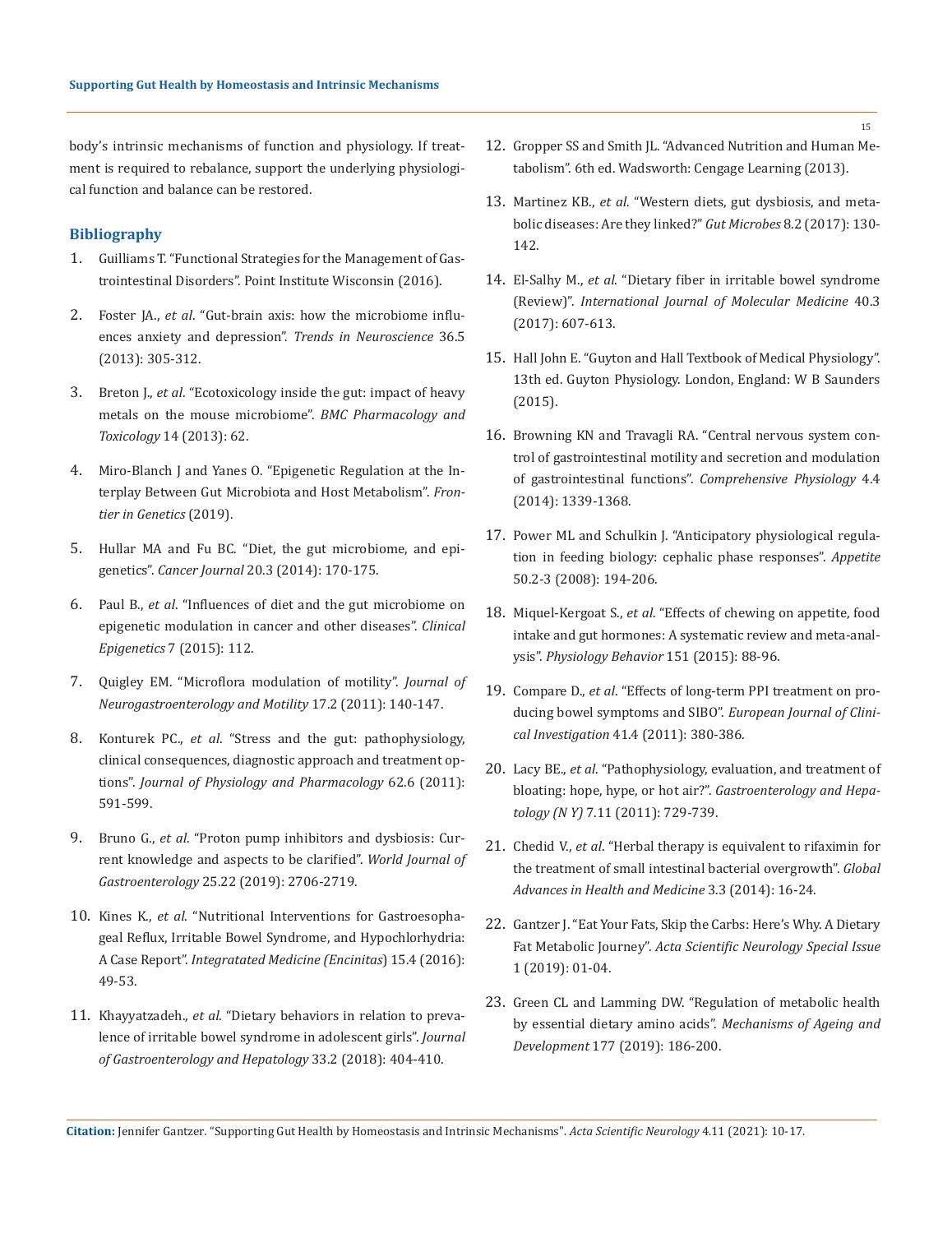- 24. [Ward E. "Addressing nutritional gaps with multivitamin and](https://nutritionj.biomedcentral.com/articles/10.1186/1475-2891-13-72)  [mineral supplements".](https://nutritionj.biomedcentral.com/articles/10.1186/1475-2891-13-72) *Nutrition Journal* 13 (2014): 72.
- 25. [Huang D. "Dietary Antioxidants and Health Promotion".](https://www.mdpi.com/2076-3921/7/1/9) *Anti[oxidants \(Basel\)](https://www.mdpi.com/2076-3921/7/1/9)* 7.1 (2018): 9.
- 26. Lord RS and Bralley JA. "Laboratory Evaluations for Integrative and Functional Medicine". 2nd. Duluth, GA: Genova Diagnostics (2012).
- 27. Lord R. "Paths to Health: Gut Microbes". Chanhassen, MN: Arrowhead Bioscience (2018).
- 28. Jazani NH., *et al*[. "Impact of Gut Dysbiosis on Neurohormonal](https://www.mdpi.com/2079-9721/7/1/21)  [Pathways in Chronic Kidney Disease".](https://www.mdpi.com/2079-9721/7/1/21) *Diseases* 7.1 (2019): 21.
- 29. Guerreiro CS., *et al*[. "Diet, Microbiota, and Gut Permeability-](https://www.frontiersin.org/articles/10.3389/fmed.2018.00349/full)[The Unknown Triad in Rheumatoid Arthritis".](https://www.frontiersin.org/articles/10.3389/fmed.2018.00349/full) *Frontiers in [Medicine \(Lausanne\)](https://www.frontiersin.org/articles/10.3389/fmed.2018.00349/full)* 5 (2018): 349.
- 30. Wallace JL., *et al*[. "Hydrogen sulfide: an agent of stability at the](https://pubmed.ncbi.nlm.nih.gov/29025733/)  microbiome-mucosa interface". *[American Journal of Physiolo](https://pubmed.ncbi.nlm.nih.gov/29025733/)[gy-Gastrointestinal and Liver Physiology](https://pubmed.ncbi.nlm.nih.gov/29025733/)* 314.2 (2018): G143- [G149.](https://pubmed.ncbi.nlm.nih.gov/29025733/)
- 31. Blachier F., *et al*[. "Cysteine-derived hydrogen sulfide and gut](https://pubmed.ncbi.nlm.nih.gov/30461448/)  [health: a matter of endogenous or bacterial origin".](https://pubmed.ncbi.nlm.nih.gov/30461448/) *Current [Opinion in Clinical Nutrition and Metabolic Care](https://pubmed.ncbi.nlm.nih.gov/30461448/)* 22.1 (2019): [68-75.](https://pubmed.ncbi.nlm.nih.gov/30461448/)
- 32. Barton LL., *et al*[. "Sulfur Cycling and the Intestinal Microbi](https://pubmed.ncbi.nlm.nih.gov/28766244/)ome". *[Digestive Diseases and Sciences](https://pubmed.ncbi.nlm.nih.gov/28766244/)* 62.9 (2017): 2241-2257.
- 33. Tang Y., *et al*[. "Gut Microbiota Dysbiosis Enhances Migraine-](https://link.springer.com/article/10.1007/s12035-019-01721-7)[Like Pain Via TNFα Upregulation".](https://link.springer.com/article/10.1007/s12035-019-01721-7) *Molecular Neurobiology*  [\(2019\).](https://link.springer.com/article/10.1007/s12035-019-01721-7)
- 34. Lee SY., *et al*[. "Microbiome in the Gut-Skin Axis in Atopic](https://pubmed.ncbi.nlm.nih.gov/29949831/)  Dermatitis". *[Allergy, Asthma and Immunology Research](https://pubmed.ncbi.nlm.nih.gov/29949831/)* 10.4 [\(2018\): 354-362.](https://pubmed.ncbi.nlm.nih.gov/29949831/)
- 35. Clapp M., *et al*[. "Gut microbiota's effect on mental health: The](https://pubmed.ncbi.nlm.nih.gov/29071061/)  gut-brain axis". *[Clinical Practice](https://pubmed.ncbi.nlm.nih.gov/29071061/)* 7.4 (2017): 987.
- 36. Rogers GB., *et al*[. "From gut dysbiosis to altered brain function](https://www.nature.com/articles/mp201650)  [and mental illness: mechanisms and pathways".](https://www.nature.com/articles/mp201650) *Molecular Psychiatry* [21.6 \(2016\): 738-748.](https://www.nature.com/articles/mp201650)
- 37. Li Y., *et al*[. "The Role of Microbiome in Insomnia, Circadian](https://www.frontiersin.org/articles/10.3389/fpsyt.2018.00669/full)  [Disturbance and Depression".](https://www.frontiersin.org/articles/10.3389/fpsyt.2018.00669/full) *Frontiers in Psychiatry* 9 (2018): [669.](https://www.frontiersin.org/articles/10.3389/fpsyt.2018.00669/full)
- 38. Du Preez S., *et al*[. "A systematic review of enteric dysbiosis in](https://systematicreviewsjournal.biomedcentral.com/articles/10.1186/s13643-018-0909-0)  [chronic fatigue syndrome/myalgic encephalomyelitis".](https://systematicreviewsjournal.biomedcentral.com/articles/10.1186/s13643-018-0909-0) *Sys[tematic Review](https://systematicreviewsjournal.biomedcentral.com/articles/10.1186/s13643-018-0909-0)* 7.1 (2018): 241.
- 39. [Sachdev AH and Pimentel M. "Gastrointestinal bacterial over](https://journals.sagepub.com/doi/10.1177/2040622313496126)[growth: pathogenesis and clinical significance".](https://journals.sagepub.com/doi/10.1177/2040622313496126) *Therapeutic [Advances in Chronic Disease](https://journals.sagepub.com/doi/10.1177/2040622313496126)* 4.5 (2013): 223-231.
- 40. Mohajeri MH., *et al*[. "The role of the microbiome for human](https://www.ncbi.nlm.nih.gov/pmc/articles/PMC5962619/)  [health: from basic science to clinical applications".](https://www.ncbi.nlm.nih.gov/pmc/articles/PMC5962619/) *European [Journal of Nutrition](https://www.ncbi.nlm.nih.gov/pmc/articles/PMC5962619/)* 57 (2018): 1-14.
- 41. Imhann F., *et al*. "Proton pump inhibitors affect the gut microbiome". *Gut* 65 (2016): 740-748.
- 42. [Cater RE. "Helicobacter \(aka Campylobacter\) pylori as the ma](https://pubmed.ncbi.nlm.nih.gov/1494326/)[jor causal factor in chronic hypochlorhydria".](https://pubmed.ncbi.nlm.nih.gov/1494326/) *Medical Hypotheses* [39.4 \(1992\): 367-374.](https://pubmed.ncbi.nlm.nih.gov/1494326/)
- 43. Waldum HL., *et al*[. "Helicobacter pylori and gastric acid: an](https://pubmed.ncbi.nlm.nih.gov/27803738/)  [intimate and reciprocal relationship".](https://pubmed.ncbi.nlm.nih.gov/27803738/) *Therapeutic Advances in [Gastroenterology](https://pubmed.ncbi.nlm.nih.gov/27803738/)* 9.6 (2016): 836-844.
- 44. [Lin HC. "Small intestinal bacterial overgrowth: a framework](https://jamanetwork.com/journals/jama/fullarticle/199251)  [for understanding irritable bowel syndrome".](https://jamanetwork.com/journals/jama/fullarticle/199251) *JAMA* 292 [\(2004\): 852-858.](https://jamanetwork.com/journals/jama/fullarticle/199251)
- 45. Esposito I., *et al*[. "Breath test for differential diagnosis between](https://pubmed.ncbi.nlm.nih.gov/18023092/)  [small intestinal bacterial overgrowth and irritable bowel dis](https://pubmed.ncbi.nlm.nih.gov/18023092/)[ease: an observation on non-absorbable antibiotics".](https://pubmed.ncbi.nlm.nih.gov/18023092/) *World [Journal of Gastroenterology](https://pubmed.ncbi.nlm.nih.gov/18023092/)* 13.45 (2007): 6016-6021.
- 46. [Anderson JM and Van Itallie CM. "Physiology and function of](https://cshperspectives.cshlp.org/content/1/2/a002584)  the tight junction". *[Cold Spring Harbor Perspectives in Biology](https://cshperspectives.cshlp.org/content/1/2/a002584)*  [1.2 \(2009\): a002584.](https://cshperspectives.cshlp.org/content/1/2/a002584)
- 47. Mu Q., *et al*[. "Leaky Gut As a Danger Signal for Autoimmune](https://www.frontiersin.org/articles/10.3389/fimmu.2017.00598/full)  Diseases". *[Frontiers in Immunology](https://www.frontiersin.org/articles/10.3389/fimmu.2017.00598/full)* 8 (2017): 598.
- 48. [Fasano A. "Zonulin, regulation of tight junctions, and autoim](https://www.ncbi.nlm.nih.gov/pmc/articles/PMC3384703/)mune diseases". *[Annals of the New York Academy of Sciences](https://www.ncbi.nlm.nih.gov/pmc/articles/PMC3384703/)*  [1258.1 \(2012\): 25-33.](https://www.ncbi.nlm.nih.gov/pmc/articles/PMC3384703/)

**Citation:** Jennifer Gantzer*.* "Supporting Gut Health by Homeostasis and Intrinsic Mechanisms". *Acta Scientific Neurology* 4.11 (2021): 10-17.

16